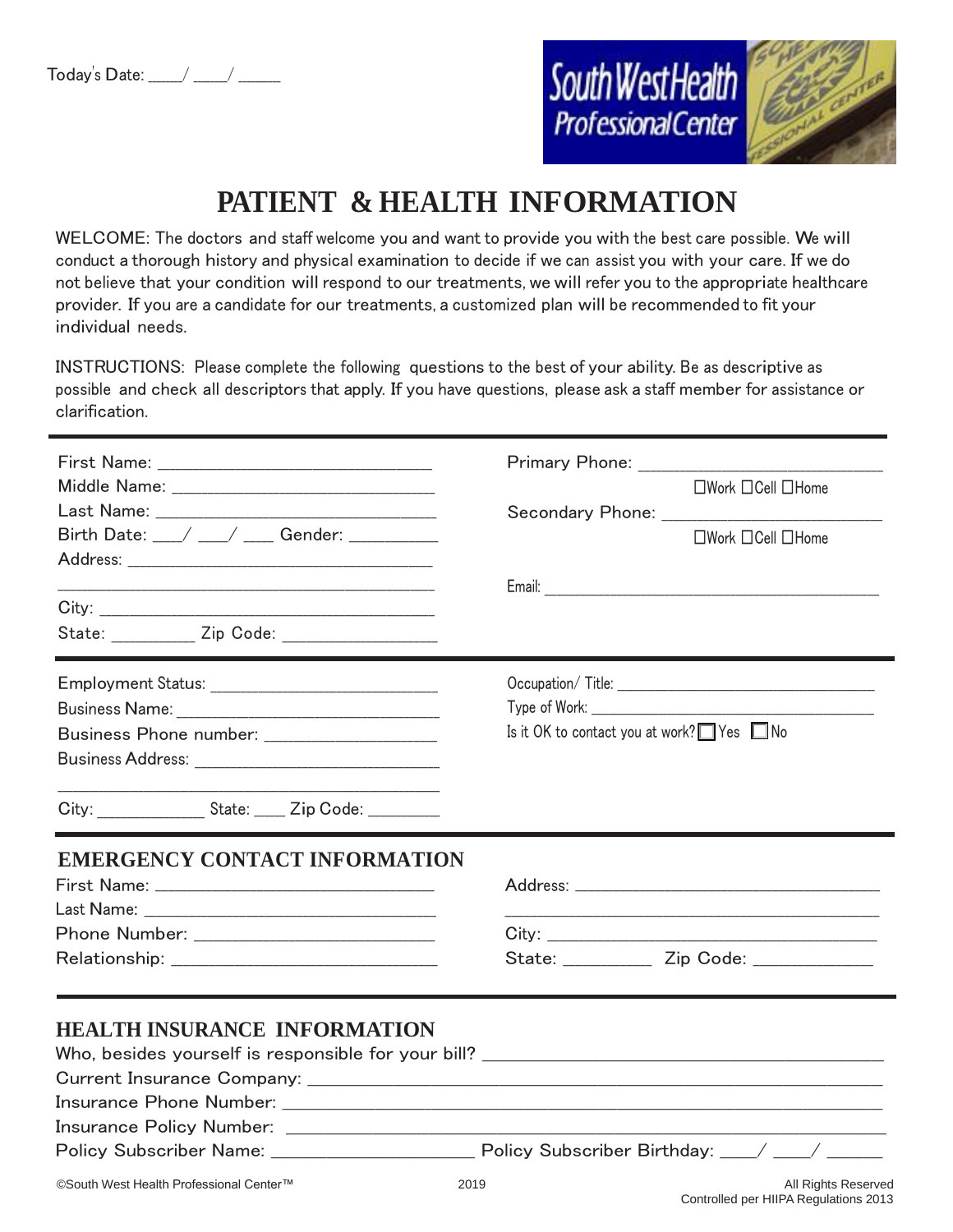## **WHATISTHE REASON FOR YOUR VISIT?**

When did your symptoms appear?  $\Box$ 

Is this condition getting? ☐Better ☐Worse ☐No Change

Please check the types of pain that apply to you: <del>□Sharp □Dull □Throbbing □Numbness □Aching</del> ☐Shooting ☐Burning ☐Tingling ☐Cramps ☐Stiffness ☐Swelling ☐Other \_\_\_\_\_\_\_\_\_\_\_\_\_\_\_\_\_\_\_\_\_\_\_\_\_\_\_\_\_\_\_\_\_\_\_\_\_\_\_\_\_\_\_\_\_\_\_\_\_\_\_\_\_\_\_

\_\_\_\_\_\_\_\_\_\_\_\_\_\_\_\_\_\_\_\_\_\_\_\_\_\_\_\_\_\_\_\_\_\_\_\_\_\_\_\_\_\_\_\_\_\_\_\_\_\_\_\_\_\_\_\_\_\_\_\_\_\_\_\_\_\_\_\_\_\_\_\_\_\_\_\_\_\_\_\_\_\_\_\_\_\_\_\_\_\_\_\_\_\_\_\_\_\_\_\_\_\_\_\_\_\_\_\_\_\_\_\_\_\_\_\_\_\_\_\_\_\_\_\_\_\_\_\_\_\_\_\_\_\_\_\_\_\_\_\_\_\_\_\_ \_\_\_\_\_\_\_\_\_\_\_\_\_\_\_\_\_\_\_\_\_\_\_\_\_\_\_\_\_\_\_\_\_\_\_\_\_\_\_\_\_\_\_\_\_\_\_\_\_\_\_\_\_\_\_\_\_\_\_\_\_\_\_\_\_\_\_\_\_\_\_\_\_\_\_\_\_\_\_\_\_\_\_\_\_\_\_\_\_\_\_\_\_\_\_\_\_\_\_\_\_\_\_\_\_\_\_\_\_\_\_\_\_\_\_\_\_\_\_\_\_\_\_\_\_\_\_\_\_\_\_\_\_\_\_\_\_\_\_\_\_\_\_\_ \_\_\_\_\_\_\_\_\_\_\_\_\_\_\_\_\_\_\_\_\_\_\_\_\_\_\_\_\_\_\_\_\_\_\_\_\_\_\_\_\_\_\_\_\_\_\_\_\_\_\_\_\_\_\_\_\_\_\_\_\_\_\_\_\_\_\_\_\_\_\_\_\_\_\_\_\_\_\_\_\_\_\_\_\_\_\_\_\_\_\_\_\_\_\_\_\_\_\_\_\_\_\_\_\_\_\_\_\_\_\_\_\_\_\_\_\_\_\_\_\_\_\_\_\_\_\_\_\_\_\_\_\_\_\_\_\_\_\_\_\_\_\_\_ \_\_\_\_\_\_\_\_\_\_\_\_\_\_\_\_\_\_\_\_\_\_\_\_\_\_\_\_\_\_\_\_\_\_\_\_\_\_\_\_\_\_\_\_\_\_\_\_\_\_\_\_\_\_\_\_\_\_\_\_\_\_\_\_\_\_\_\_\_\_\_\_\_\_\_\_\_\_\_\_\_\_\_\_\_\_\_\_\_\_\_\_\_\_\_\_\_\_\_\_\_\_\_\_\_\_\_\_\_\_\_\_\_\_\_\_\_\_\_\_\_\_\_\_\_\_\_\_\_\_\_\_\_\_\_\_\_\_\_\_\_\_\_\_

Is the pain: ☐Consistent ☐Come and go

Does it interfere with you? ධWork □Sleep □Daily Routine □Recreation □Other \_\_\_\_\_\_\_\_\_\_\_\_\_\_\_\_\_\_\_\_\_\_\_\_\_\_\_\_\_\_\_\_\_\_

Please check the following movements or activities that are painful for you to perform:

☐Sitting ☐Standing ☐Walking ☐Bending ☐Lying Down ☐Other \_\_\_\_\_\_\_\_\_\_\_\_\_\_\_\_\_\_\_\_\_\_\_\_\_\_\_\_\_\_\_\_\_\_\_\_\_\_\_\_\_\_\_\_\_\_\_\_\_\_\_\_\_\_\_\_\_\_\_\_\_\_\_\_\_\_\_\_\_\_

Circle the area(s) of complaint(s) and grade the intensity of pain in each area using  $0-10$ scale, with 10 being the highest level of pain**.**



Is the condition due to an accident?  $\Box$  Yes  $\Box$  No

If yes, what type of accident ☐ Auto ☐ Work ☐ Home ☐ Other\_\_\_\_\_\_\_\_\_\_\_\_\_\_\_\_\_\_\_\_\_\_\_\_\_\_\_\_\_\_\_\_\_\_\_\_\_\_\_\_\_\_\_\_\_\_\_\_\_\_\_\_\_\_\_\_\_\_\_

## **ACCEPTANCE AS A PATIENT**

I understand and agree that South West Health Professional Center (SWH) has the right to (1) accept or refuse me as a patient at any time before treatment begins, (2) terminate my care as a patient if in the course of treatment, I choose to not follow the treatment plan for my condition, or (3) be referred out to another health provider as the doctors deem medically necessary. I understand that the taking of a history and the conducting of a physical examination are not considered treatment, but are part of the process of gathering information so that the doctors can determine whether to accept me as a patient.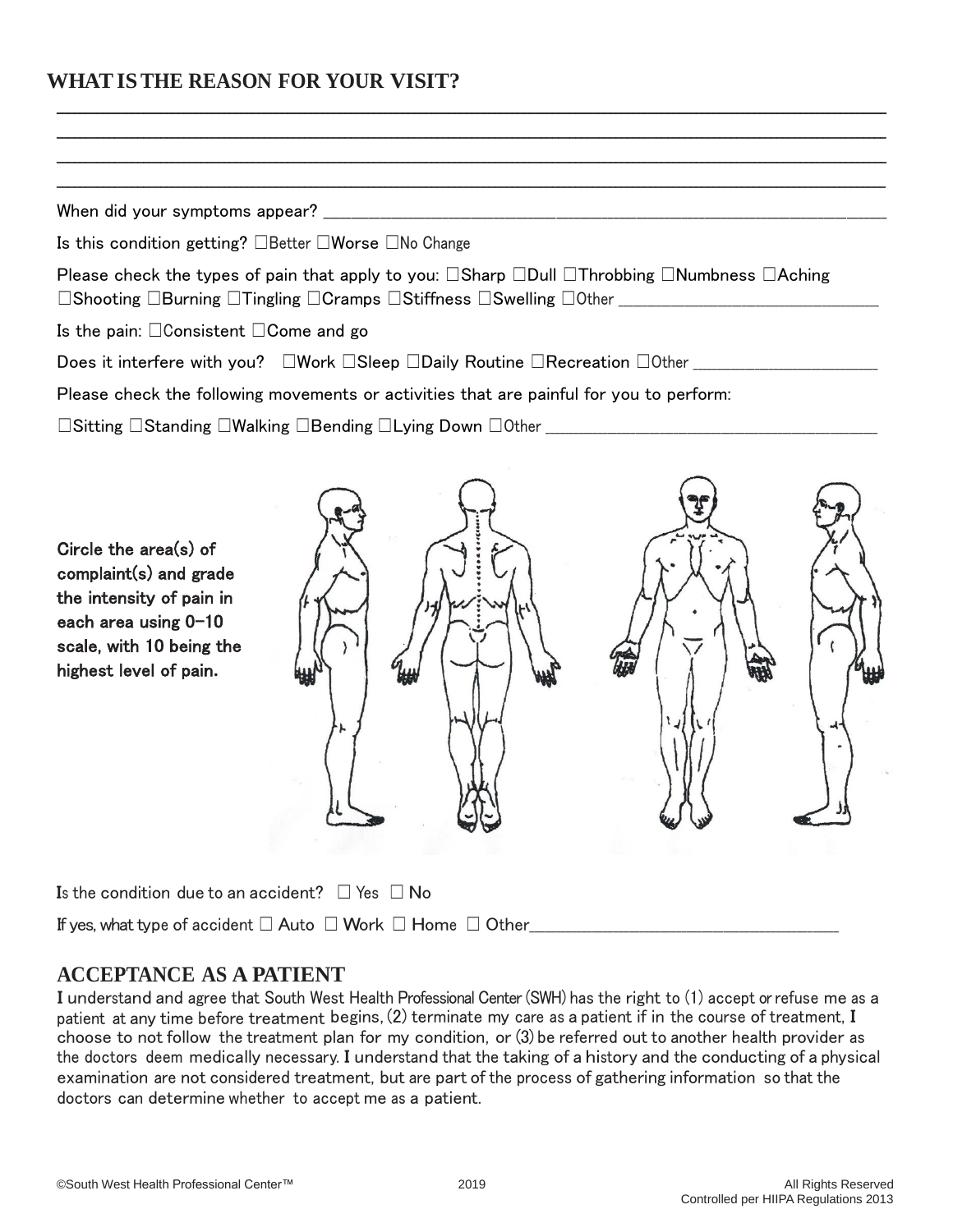## **HEALTH HISTORY**

This section will identify key factors and indicators about your history that may impact or contribute to your current health condition. Please give us information on those that apply to you.

- Please list any medications or nutritional supplements that you are currently taking
- Please list doctors or providers that you have seen for this condition or for any conditions that you may be currently treating with and the type of treatments provided
- Surgeries (Please list all surgical procedures that you have had in the past)
- Childhood Illnesses (Please list any illnesses that you have had as a child)
- Adult Illnesses (Please list any illnesses that you have had as an adult)
- Family History (Please list any genetic illnesses in your family)
- Injuries (Please list any significant injuries, falls, trauma, or accidents that you have had in the past)
- Non-Drug Allergies and how you react to those substances

### Do you have, or have you ever had any of the following health problems? (Check all that apply)

| Allergies                   | <b>Stomach Problems</b>     | Sports Injuries              |
|-----------------------------|-----------------------------|------------------------------|
| Asthma                      | <b>Digestion Problems</b>   | Auto Accidents               |
| <b>Trouble Breathing</b>    | Ulcers                      | Other Accidents/Falls        |
| Tiredness/Fatigue           | Liver/Gall Bladder Problems | <b>Work Injuries</b>         |
| Frequent Colds/Flus         | Diarrhea                    | Unable to Work               |
| Sinus Infections            | Constipation                | Painful Joints               |
| Headaches/Migraine          | Pain with stools            | <b>Fractured Bones</b>       |
| Concussion                  | <b>Kidney Problems</b>      | Sore Muscles                 |
| <b>Dizziness</b>            | <b>Bladder Problems</b>     | Shoulder Pain/Stiffness      |
| Fainting                    | Incontinence                | Elbow Pain/Stiffness         |
| Difficulty Concentrating    | <b>Bed Wetting</b>          | Wrist/Hand Pain or Stiffness |
| Memory Loss/Forgetful       | <b>Prostate Problems</b>    | Hip Pain or Stiffness        |
| Vision/Eye Problems         | Impotence (ED)              | Knee Pain or Stiffness       |
| <b>Hearing Problems</b>     | Menstrual Problems (PMS)    | Ankle/Foot Pain or Stiffness |
| <b>Ear Problems</b>         | Anxiety                     | Neck Pain/Stiffness          |
| <b>Thyroid Problems</b>     | Depression                  | Numbness/Tingling Arm(s)     |
| High / Low Blood Pressure   | <b>Emotional Disorders</b>  | Upper Back Pain or Stiffness |
| <b>Heart Problems</b>       | Irritability                | Mid Back Pain or Stiffness   |
| <b>Circulation Problems</b> | <b>Mood Disorders</b>       | Low Back Pain or Stiffness   |
| <b>Diabetes</b>             | Nervousness                 | Pain shooting down leg(s)    |
| Cancer                      | <b>Stress</b>               | <b>Trouble Walking</b>       |
| Poor Diet                   | <b>Excessive Sweating</b>   | Pain w/coughing              |
| Nausea                      | Achiness / General Pain     | Pain w/sneezing              |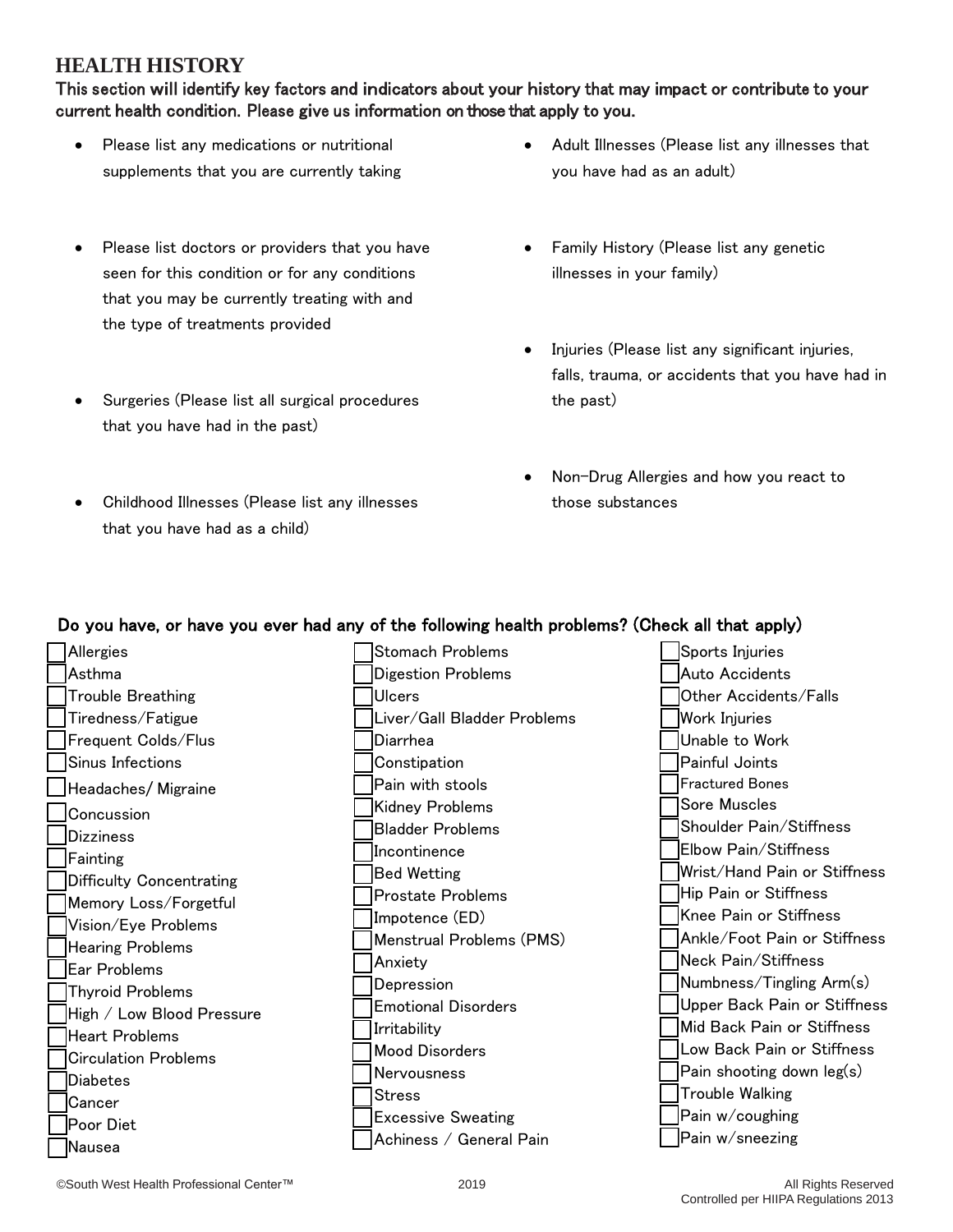# **INFORMED CONSENT DOCUMENT**

#### PATIENT NAME:

 Read this entire document prior to signing it. It is important that you understand the information contained in this document. Please ask questions before you sign if there is anything that is unclear.

 One of the treatments that we may employ at South West Health Professional Center is spinal and or extremity manipulative therapy. Other treatments include, acupuncture with or without electric stimulation, instrument assisted soft tissue techniques, myofascial release, sports taping techniques, spinal decompression, massage therapy, electrical modalities, ice and moist heat, cupping, gua-sha, tui-na (Chinese manipulative therapy), infrared light, moxibustion, strength and conditioning exercises, activity advice ,Chinese herbal supplements and nutritional counseling.

#### **Risks:**

 Chiropractic and acupuncture care are generally safe methods of treatment for certain conditions. As with any healthcare procedure, there are certain complications which may arise during sports chiropractic manipulative therapy. These complications include but are not limited to: fractures, disc injuries, dislocations, muscle strain, cervical myelopathy, costovertebral strains and separations. Some types of manipulation of the neck have been associated with injuries to the arteries in the neck leading to or contributing to serious complications including stroke. Some patients will feel some stiffness and soreness following the first few days of treatment.

 Acupuncture may have some side effects including bruising, numbness, dizziness, and fainting. Unusual risks of acupuncture include infection and organ puncture. This facility utilizes sterile, disposable needles and maintains a clean and safe environment with a 0.0% incidence rate for both unusual risks. Burns and scarring are potential risks of moxibustion, infrared light and cupping. Petechiae (clusters of small red or purple spots) are an expected response to cupping and gua-sha.

 We will make every reasonable effort during the examination to screen for contraindications to manipulative therapy and acupuncture to ensure that you are a candidate for treatment; however, if you have a condition that would otherwise not come to our attention, it is your responsibility to inform us.

#### **The probability of those risks occurring.**

 Fractures are rare occurrences and generally result from some underlying weakness of the bone which we check for during the taking of your history and during examination and X-ray. Strokes have been the subject of tremendous disagreement. The incidences of strokes are exceedingly rare and are estimated to occur between one in one million and one in five million cervical adjustments. The other complications are also generally described as rare.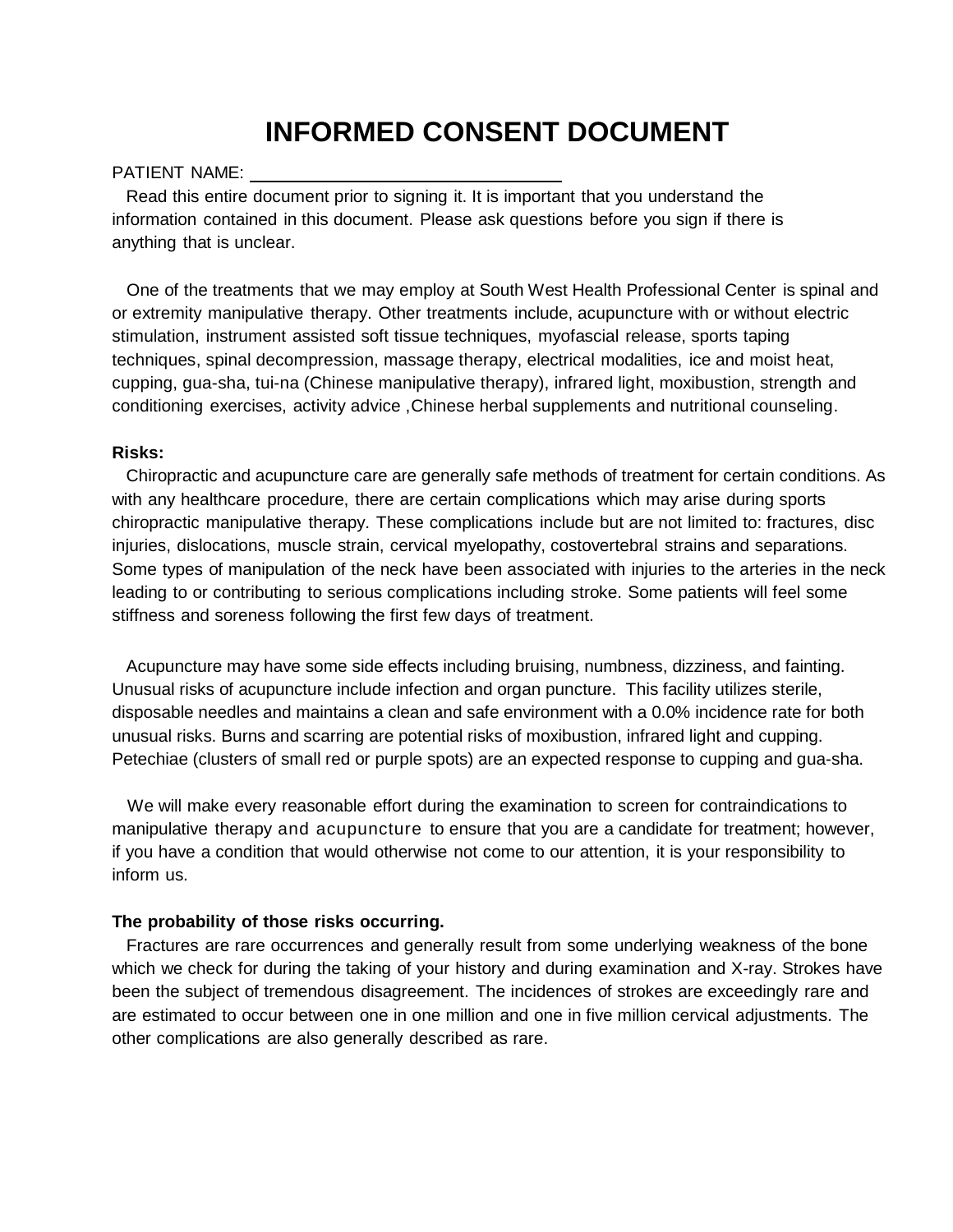#### **The availability and nature of other treatment options.**

Other treatment options for your condition may include:

- Self-administered, over-the-counter (OTC) analgesics and rest
- Medical care and prescription drugs such as NSAIDS, muscle relaxants and pain killers
- Hospitalization
- Surgery

 If you chose to use one of the above noted "other treatment" options, you should be aware that there are risks and benefits of such options and you may wish to discuss these with your primary medical physician.

#### **The risks and dangers attendant to remaining untreated.**

 Remaining untreated may allow the formation of adhesions and reduce mobility which may set up a pain reaction further reducing mobility. Over time this process may complicate treatment making it more difficult and less effective the longer it is postponed.

DO NOT SIGN UNTIL YOU HAVE READ AND UNDERSTAND THE ABOVE. PLEASE THEN, SIGN BELOW.

 I have read or have had read to me the above explanation of the sports chiropractic adjustment, acupuncture and related treatment. I have discussed it with my attending sports chiropractor and acupuncturist and have had my questions answered to my satisfaction. By signing below, I state that I have weighed the risks involved in undergoing treatment and have decided that it is in my best interest to undergo the treatment recommended. Having been informed of the risks, I hereby give my consent to that treatment.

Dated: \_\_\_\_\_\_\_\_\_\_\_\_\_\_

Patient's Name (print): \_\_\_\_\_\_\_\_\_\_\_\_\_\_\_\_\_\_\_\_\_\_\_\_\_\_\_\_\_\_\_\_\_\_\_\_

Patient's Signature: \_\_\_\_\_\_\_\_\_\_\_\_\_\_\_\_\_\_\_\_\_\_\_\_\_\_\_\_\_\_\_\_\_\_\_\_\_\_

Doctor's Name (print):  $\Box$ 

Doctor's Signature: \_\_\_\_\_\_\_\_\_\_\_\_\_\_\_\_\_\_\_\_\_\_\_\_\_\_\_\_\_\_\_\_\_\_\_\_\_\_

Signature of Parent or Guardian (if a minor): Signature of Parent or Guardian (if a minor):